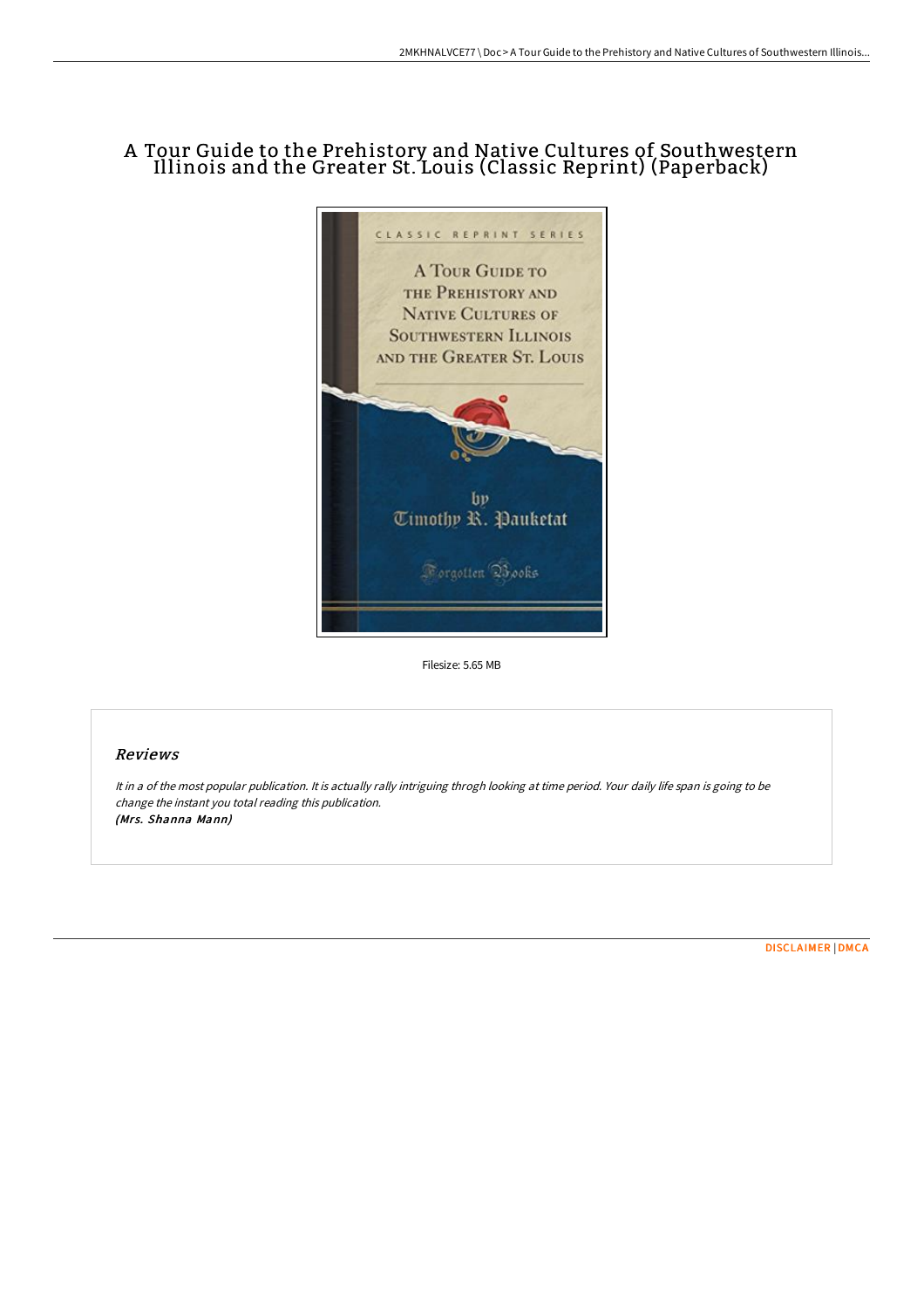## A TOUR GUIDE TO THE PREHISTORY AND NATIVE CULTURES OF SOUTHWESTERN ILLINOIS AND THE GREATER ST. LOUIS (CLASSIC REPRINT) (PAPERBACK)



Forgotten Books, 2018. Paperback. Condition: New. Language: English . Brand New Book \*\*\*\*\* Print on Demand \*\*\*\*\*. Excerpt from A Tour Guide to the Prehistory and Native Cultures of Southwestern Illinois and the Greater St. Louis Certain members of these high-ranking families probably held the political offices which traditionally were a part of the com munity but which increasingly gave the official a great deal of political power. These officials or chiefs probably were focal points in the community s yearly production of food, managing the problems of who got what from that year s cr0p. During the earliest two centuries of this period, what archaeologists now call the Emergent Mississippian Period (a.d. 800 there is evidence from sites in the Mississippi River ?ood plain of an astonishing degree of village development. Much of this evidence comes from the Range site (see mini-tour C). It is clear from the Range site excavations that during the Emergent Mississippian Period, courtyards became a central feature of villages and hamlets. The circular gaming stones (shown here) of a native-american sport called mm are found near these courtyards, as are pipes which were probably used for smoking tobacco during important community or ritual settings. An array of broken pots from all over Southwestern Illinois are found in the garbage of villages, indicating that a considerable amount of people, food and ideas was moving between families within the region. By ad. 800, most communities were fully sedentary, staying in one place for the duration of the year. More and more people were drawn into the ?ood plain opposite the modem-day city of St. Louis. More and more land was cleared to grow crops. More and more wild animals, particularly deer, were hunted for the chiefs and their families by others. In short, the economy of...

Read A Tour Guide to the Prehistory and Native Cultures of [Southwestern](http://techno-pub.tech/a-tour-guide-to-the-prehistory-and-native-cultur.html) Illinois and the Greater St. Louis (Classic Reprint) (Paperback) Online

PDF Download PDF A Tour Guide to the Prehistory and Native Cultures of [Southwestern](http://techno-pub.tech/a-tour-guide-to-the-prehistory-and-native-cultur.html) Illinois and the Greater St. Louis (Classic Reprint) (Paperback)